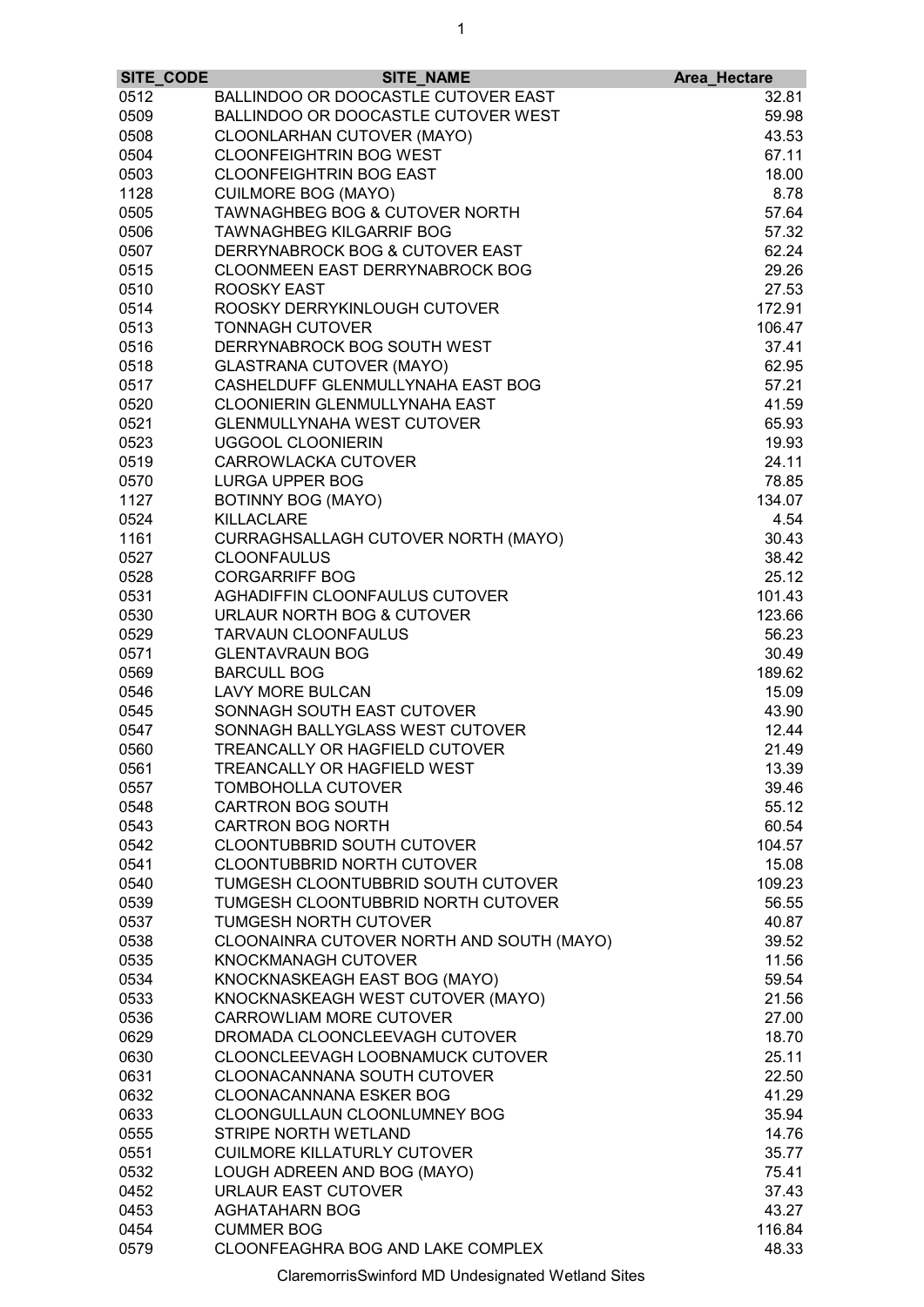| 0455 | LOUGHANLEA LOUGHS AND CUTOVER (MAYO) | 116.34 |
|------|--------------------------------------|--------|
| 0457 | <b>TAWNAGHMORE BOG</b>               | 64.42  |
| 0456 | LOUGHANNAMONA (MAYO)                 | 51.04  |
| 0459 | DERRYCREEN LOUGHS (MAYO)             | 24.43  |
| 0465 | ADERRY SCARDAUN BOG & CUTOVER        | 50.08  |
| 0578 | LOUGH DUFF AND BOG COMPLEX           | 137.58 |
| 0553 | <b>CUILLAUN CUTOVER</b>              | 16.42  |
| 0552 | BLACK LOUGH (KILLATURLY) AND CUTOVER | 22.41  |
| 0554 | <b>CUILLAUN CUILMORE WETLAND</b>     | 23.87  |
| 0564 | KILLATURLY SOUTH CUTOVER             | 41.85  |
| 0460 | LOUGHANBOY LOUGH AND BOG             | 135.16 |
| 0461 | ARDERRY DERRYNACONG BOG              | 41.49  |
| 0258 | <b>SPADDAGH CUTOVER</b>              | 13.85  |
| 0462 | <b>BARHEEN CUTOVER</b>               | 25.44  |
| 0256 | <b>LURGAN CUTOVER</b>                | 3.60   |
| 0257 | COOLNAFARNA CUTOVER                  | 10.96  |
| 0468 | RATH SOUTH WETLAND                   | 7.24   |
| 0259 | <b>SCREGG CUTOVER</b>                | 37.21  |
| 0471 | <b>BARNAHESKER CUTOVER</b>           | 10.86  |
| 0262 | <b>CURRIES CUTOVER</b>               | 84.91  |
| 0264 | <b>LEO LAKE WEST</b>                 | 9.86   |
| 0263 | GORTNAGEERAGH CUTOVER NORTH          | 13.12  |
| 0266 | <b>DERRYLEA CUTOVER</b>              | 13.90  |
| 0267 | <b>CARROW MORE CUTOVER</b>           | 31.88  |
| 0268 | CARROW BEG TONREGEE CUTOVER          | 59.44  |
| 0269 | LEVALLYROE CUTOVER                   | 28.41  |
| 0294 | LEVALLYROE NORTH                     | 13.27  |
| 0303 | <b>LEVALLY LOUGH</b>                 | 18.30  |
| 0472 | <b>LISNAGROSS CUTOVER</b>            | 40.65  |
| 0292 | <b>AGLORAGH BOG</b>                  | 55.09  |
| 0565 | <b>CURRYAUN NORTH</b>                | 42.17  |
| 0290 | DRUMADERRY KNOCKANARRA BOG           | 58.58  |
| 0293 | <b>COTTAGE BOG</b>                   | 20.04  |
| 0304 | <b>LEVALLYROE WEST</b>               | 23.74  |
| 0296 | DRUMADERRY BOG AND CUTOVER           | 87.97  |
| 0297 | <b>CLOONBOOKOUGHTER BOG</b>          | 24.17  |
| 0289 | <b>BRACKLAGH EAST</b>                | 15.31  |
| 0288 | <b>WOODPARK CUTOVER</b>              | 27.17  |
| 0291 | <b>CLOONBULLIG CUTOVER</b>           | 11.35  |
| 0567 | TULLYNAHOO CURRYAUN BOG AND LAKES    | 290.78 |
| 0566 | TULLYNAHOO NORTH BOG                 | 23.98  |
| 0628 | CREGGABALAGH POLLSHARVOGE CUTOVER    | 59.83  |
| 0639 | <b>LAGCURRAGH</b>                    | 19.65  |
| 0625 | <b>TIRANINNY CUTOVER</b>             | 22.10  |
| 0301 | COSSALLAGH BOG AND CUTOVER           | 102.30 |
| 0287 | <b>BRACKLAGH WEST CUTOVER</b>        | 7.33   |
| 0298 | <b>LISCLUMAN</b>                     | 45.15  |
| 0299 | <b>CUILTYCREAGHAN BOG</b>            | 36.96  |
| 0300 | <b>CLOONTOOA SOUTH</b>               | 14.68  |
| 0331 | GARRYREDMOND CUILMORE BOG EAST       | 80.64  |
| 0285 | <b>CLOONLARA BOG</b>                 | 42.10  |
| 0283 | <b>CUILTYCREAGHAN BOG</b>            | 28.70  |
| 0282 | <b>CURRAGHLAHAN BOG</b>              | 27.06  |
| 0284 | <b>CLOONTOOA BOG</b>                 | 63.96  |
| 0330 | CARAUN GARRYREDMOND BOG              | 34.08  |
| 0329 | <b>CARAUN</b>                        | 38.37  |
| 0276 | <b>BRACKLOON WEST CUTOVER</b>        | 20.04  |
| 0275 | <b>BEKAN</b>                         | 16.04  |
| 0638 | CLOONFINNAUN LISHEENABRONE CUTOVER   | 75.56  |
| 0634 | <b>CLOONFINNAUN CUTOVER</b>          | 38.64  |
| 0279 | <b>LISSANISKA BOG</b>                | 40.41  |
| 0281 | <b>CLOONGOWNA CUTOVER</b>            | 19.89  |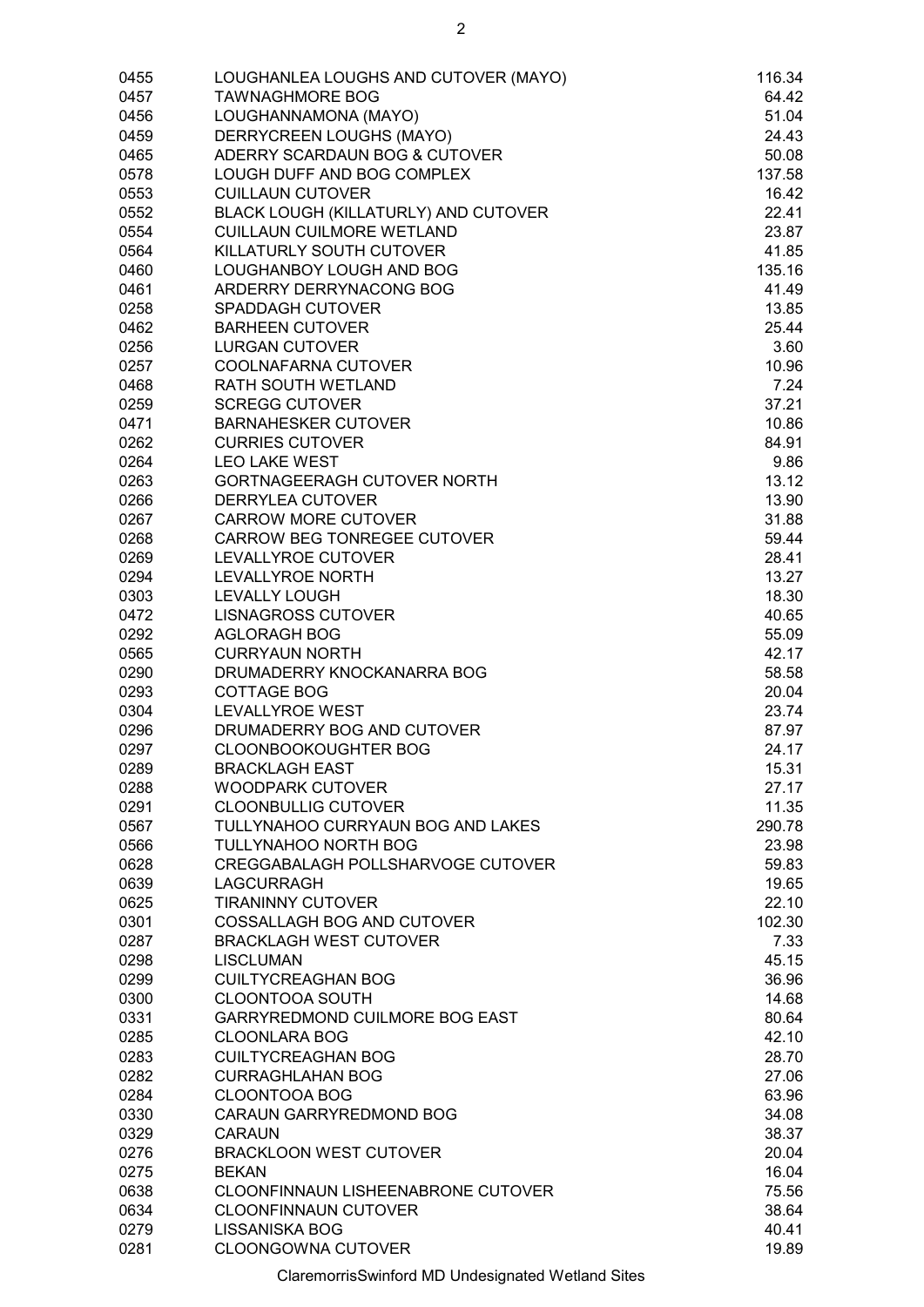| 0309 | CARROWBEG BOG COMPLEX                       | 244.65 |
|------|---------------------------------------------|--------|
| 0491 | <b>CREGGANBRACK BOG &amp; CUTOVER</b>       | 202.00 |
| 0306 | <b>CULNACLEHA CUTOVER</b>                   | 45.04  |
| 0305 | <b>DERRYNAMUCK BOG</b>                      | 130.19 |
| 0208 | KILVINE CUTOVER EAST                        | 63.18  |
| 0209 | KILVINE CUTOVER WEST                        | 40.67  |
| 0307 | <b>KILVINE NORTH</b>                        | 20.74  |
| 0272 | KNOCKROE CARROWKEEL EAST WETLAND            | 2.22   |
| 0274 | KNOCKAUNACAT LASSANY WETLAND                | 4.75   |
| 0486 | <b>ERRIFF CUTOVER SOUTH</b>                 | 8.39   |
| 0487 | <b>ERRIFF CUTOVER NORTH</b>                 | 9.00   |
| 0615 | <b>DOONTY</b>                               | 130.29 |
| 0618 | <b>CULLIN</b>                               | 39.20  |
| 0624 | <b>GRAFFY CUTOVER</b>                       | 11.16  |
| 0643 | <b>CARROWBAUN</b>                           | 20.99  |
| 0642 | DERRYRONAN CASTLESHEENAGHAN                 | 31.18  |
| 0574 | LOUGH DOO AND BOG                           | 90.91  |
| 0651 | WOODS CASTLEROYAN SOUTH CUTOVER             | 29.86  |
| 0650 | WOODS CUITYBO CUTOVER                       | 208.99 |
| 0652 | WOODS CASTLEROYAN NORTH CUTOVER             | 17.82  |
| 0653 | <b>FAHEENS</b>                              | 5.49   |
| 0660 | BALLOORCLERHY CUTOVER AND CUILTYBOBGGA LOUG | 17.60  |
| 0473 | <b>CAHER POND</b>                           | 11.05  |
| 0467 | <b>LOUGH CRUNNAN &amp; BOG</b>              | 23.32  |
| 0466 | <b>LOUGH CALDRAGH &amp; BOG</b>             | 26.61  |
| 0469 | <b>LOUGH COGHLAN &amp; WETLAND</b>          | 10.31  |
| 0573 | LOUGH NADRIMINA AND BOG                     | 36.06  |
| 0474 | <b>CLOONNAHULTY CUTOVER</b>                 | 15.18  |
| 0475 | BARNAGURRY ADDERGOOLE CUTOVER               | 113.84 |
| 0576 | DERRYGAY CUTOVER EAST AND WEST              | 44.82  |
| 0659 | <b>BALLYNAMONA LAKE</b>                     | 68.71  |
| 0476 | POLLBOY LOUGH                               | 20.41  |
| 0483 | KILGARRIF COOGUE SOUTH CUTOVER              | 8.39   |
| 0477 | <b>LISCAT CUTOVER</b>                       | 23.78  |
| 0273 | <b>BEKAN LOUGH</b>                          | 47.22  |
| 0480 | CARROWNAMALLAGHT CUTOVER                    | 12.50  |
| 0688 | <b>DRUM CHURCHFIELD</b>                     | 13.10  |
| 0689 | <b>KNOCKBAUN BOG</b>                        | 15.13  |
| 0617 | PREBAUN WETLAND AND BOG                     | 104.83 |
| 0613 | <b>CORLEE CUTOVER</b>                       | 179.20 |
| 0270 | HAZELHILL POND AND CUTOVER                  | 5.41   |
| 0277 | <b>CRAHERY LOUGH</b>                        | 30.38  |
| 0278 | <b>CROHERY LOUGH</b>                        | 15.25  |
| 0213 | MEELICK CUTOVER (MAYO)                      | 101.24 |
| 0214 | CARROWNLOUGH WETLAND                        | 10.63  |
| 0211 | CARROWNLOUGH LAKE WEST                      | 31.95  |
| 0212 | CARROWNLOUGH LAKES EAST                     | 4.28   |
| 0308 | <b>CUILLAUN BURRIS TURLOUGH</b>             | 53.97  |
| 0348 | <b>TOOTAGH LISMURREW CUTOVER</b>            | 47.73  |
| 0332 | GARRYREDMOND CUILMORE CUTOVER               | 28.77  |
| 0328 | <b>CARROWREAGH SOUTH</b>                    | 9.57   |
| 0677 | <b>CLOONDACE ROOSKY BOG</b>                 | 23.44  |
| 0676 | CLOONNAGLERAGH ROOSKY BOG                   | 68.73  |
| 0675 | <b>FAUGHIL ROOSKY</b>                       | 41.77  |
| 0674 | CLOONNAGLERAGH BOG COMPLEX                  | 128.06 |
| 0663 | <b>TAWNAGH BOG AND CUTOVER</b>              | 13.71  |
| 0665 | DERRYKILLOUGH EAST BOG                      | 56.67  |
| 0678 | CLOONLAVIS LOWER LECARROW BOG               | 60.06  |
| 0664 | <b>CARRICK CUILTRASNA BOG</b>               | 50.00  |
| 0673 | KINCON BOG SOUTH                            | 18.21  |
| 0670 | KINCON BOG NORTH                            | 46.40  |
| 0672 | <b>CLOONMORE LOWER CUTOVER</b>              | 29.79  |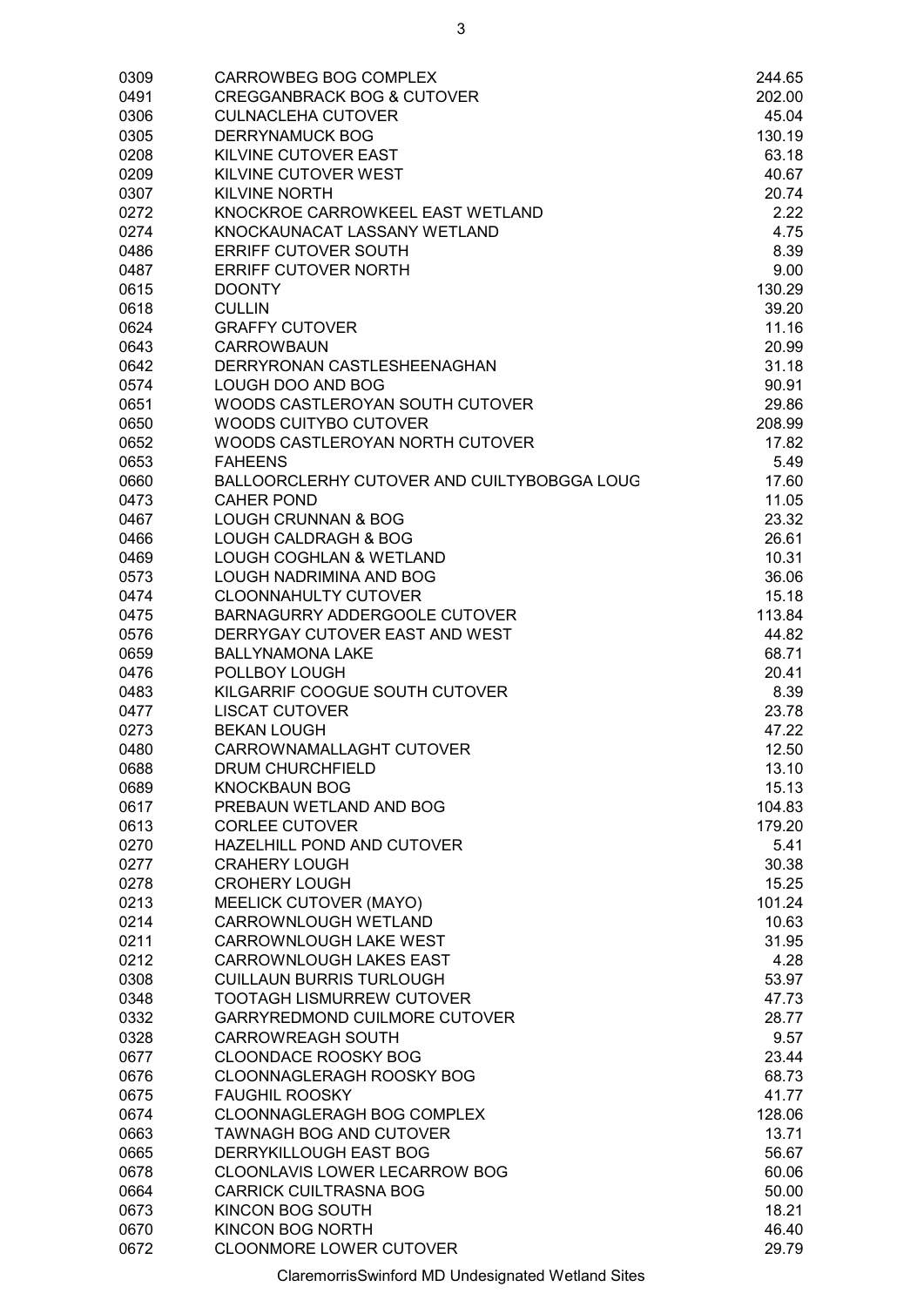| 0658         | <b>CARRICK CORRAHOOR</b>                          | 22.06          |
|--------------|---------------------------------------------------|----------------|
| 0671         | <b>WOODS BOG EAST</b>                             | 54.77          |
| 0347         | BALLYKINAVA BOGS EAST AND WEST                    | 31.40          |
| 0333         | <b>BALLYKINAVA NORTH</b>                          | 4.26           |
| 0311         | <b>BARNYCARROLL BOG AND LAKE</b>                  | 15.84          |
| 0654         | <b>BALLINDREHID</b>                               | 12.72          |
| 0649         | JOHNSFORT WETLAND                                 | 3.53           |
| 0655         | <b>KNOCKBRACK SOUTH</b>                           | 35.36          |
| 0680         | <b>CURNEEN CUTOVER</b>                            | 21.72          |
| 0687         | <b>MACE LOWER BOG</b>                             | 31.42          |
| 0324         | <b>CASTLEGAR</b>                                  | 12.82          |
| 0668         | OXFORD KNOCKNASKEAGH BOG                          | 39.08          |
| 0667         | OXFORD TREANNAGLERAGH BOG & CUTOVER               | 35.05          |
| 0619         | <b>CALLOW LAKES NORTH</b>                         | 45.74          |
| 0635         | <b>CLOONMUNG NORTH CUTOVER</b>                    | 93.70          |
| 0636         | <b>CLOONMUNG SOUTH CUTOVER</b>                    | 29.21          |
| 0637         | <b>ARDHOOM CUTOVER</b>                            | 15.86          |
| 0644         | <b>CLOONINSHIN CUTOVER</b>                        | 16.48          |
| 0646         | <b>LAGHTMACDURKAN CUTOVER</b>                     | 6.41           |
| 0645         | <b>BARLEYHILL CUTOVER EAST</b>                    | 27.02          |
| 0647         | CLOONEEN BOG WOODLAND AND CUTOVER                 | 23.55          |
| 0648         | <b>CARROWMORE WETLAND</b>                         | 17.04          |
| 0679         | <b>CLOONMORE UPPER LAKE</b>                       | 51.90          |
| 0686         | <b>BALLINTAFFY BOG AND CUTOVER</b>                | 85.86          |
| 0690         | BALLINTAFFY BALLYNACARRICK CUTOVER                | 40.93          |
| 1142         | <b>GORTNARAHA TURLOUGH</b>                        | 19.06          |
| 0317         | <b>TAWNAGH</b>                                    | 6.02           |
| 0316         | <b>AGHAREVILLE UPPER CUTOVER</b>                  | 13.12          |
| 0335         | <b>CLARE EAST CUTOVER</b>                         | 44.01          |
| 0346         | CARROWKILLEEN BOG WOODLAND                        | 4.41           |
| 0219         | <b>BALLYGLASS BOG</b>                             | 22.20          |
| 0216         | <b>CORRACROW CUTOVER</b>                          | 32.15          |
| 0352         | <b>CLOONBONNIFF CUTOVER</b>                       | 37.78          |
| 0351         | PURRAUNS NORTH CUTOVER                            | 65.59          |
| 0349         | PURRAUNS SOUTH CUTOVER                            | 134.09         |
| 0405         | DERRYMORE CAHER BOG                               | 30.57          |
| 0350         | <b>CAHER PURRAUNS LAKES</b>                       | 19.55          |
| 0217         | CARROWKEEL NORTH EAST                             | 8.69           |
| 1147         | <b>SCARDAUN TURLOUGH</b>                          | 40.32          |
| 0404         | CARROWKEEL GARRAVLAGH CUTOVER                     | 31.44          |
| 0340         | <b>COOLMAKEAN BOG</b>                             | 39.35          |
| 0341         | KNOCKATAGGART CUTOVER                             | 38.32          |
| 0339         | <b>CLOGHER MORE</b>                               | 14.46          |
| 0403         | <b>DELVIN CUTOVER</b>                             | 14.38          |
| 0390         | <b>CAPPAGH SOUTH BOG</b>                          | 38.97          |
| 0386         | CLOGHERDUFF MALTPOOL CUTOVER                      | 24.22          |
| 0389         | <b>CAPPAGH SOUTH WETLAND</b>                      | 13.16          |
| 0321         | DRUMADY CLOGHER BEG CUTOVER                       | 14.87          |
| 0322         | STREAMSTOWN CUTOVER                               | 85.85          |
| 0338         | <b>ARDROE</b>                                     | 5.31           |
| 0342         | <b>LEEDAUN</b>                                    | 7.77           |
| 0343<br>0344 | <b>CLARE SOUTH</b><br><b>LISDUFF</b>              | 10.71<br>6.17  |
| 0319         | <b>CARTRON CUTOVER</b>                            | 19.34          |
|              |                                                   |                |
| 0320         | DRUMADY CLOONDROON BOG<br><b>CLOONBOY WETLAND</b> | 46.56<br>15.06 |
| 0318         | KNOCKAUNAKILL MOSSBROOK CUTOVER                   | 62.93          |
| 0373<br>0374 | HAREFIELD CUTOVER                                 | 34.17          |
| 0388         | <b>DRUMADY LOUGH</b>                              | 43.91          |
| 0375         | <b>CLOONBAUL CUTOVER</b>                          | 72.84          |
| 0387         | LOUGH NAMBRACKKEAGH AND CUTOVER                   | 49.09          |
| 0376         | <b>LOUGH FARK WETLAND</b>                         | 20.60          |
|              |                                                   |                |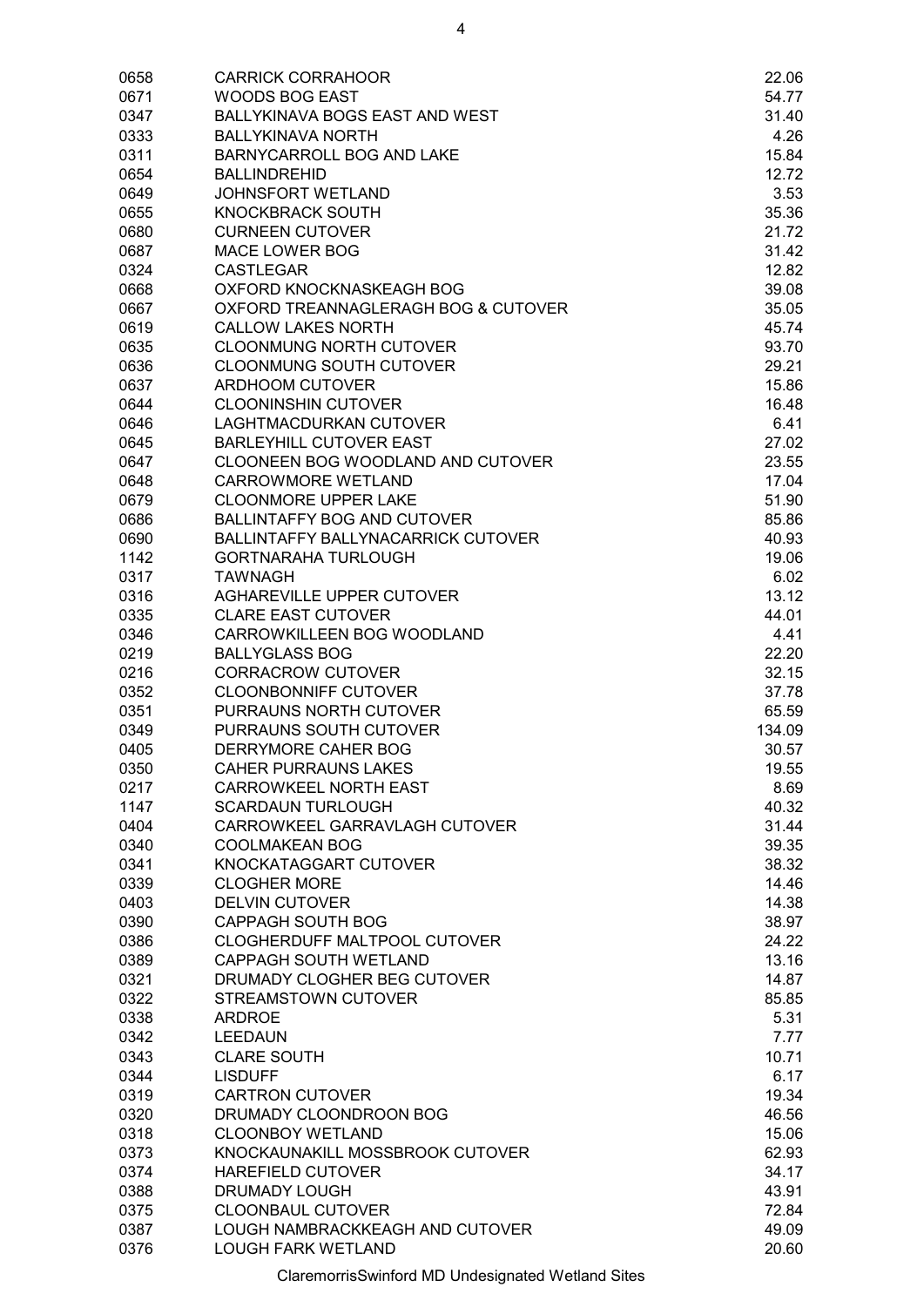| 0220 | <b>FRENCHGROVE COOLCON</b>             | 18.73  |
|------|----------------------------------------|--------|
| 0223 | BALLYHEERAGH GARRYMORE CUTOVER         | 41.69  |
| 0221 | <b>FRENCHGROVE LECARROW CUTOVER</b>    | 24.96  |
| 0224 | <b>BALLYHEERAGH CUTOVER</b>            | 14.46  |
| 0225 | DAVROS CLOGHANS MORE CUTOVER           | 63.29  |
| 0187 | MILFORD DEMESNE BALLYCUSHEEN           | 36.63  |
| 0192 | CLOONNAMEELTOGE BALLYCUSHEEN CUTOVER   | 64.78  |
| 0184 | <b>BROWNSISLAND CUTOVER</b>            | 171.95 |
| 0185 | <b>BALLYCUSHEEN CUTOVER</b>            | 122.52 |
| 0186 | CARROWMORE DALGAN DEMESNE              | 24.49  |
| 0188 | RATHGRANAGHER (MILLER)                 | 19.71  |
| 0248 | <b>DOORATH</b>                         | 3.00   |
| 0391 | CLOONAGH BOLEYBEG CUTOVER              | 247.31 |
| 0385 | <b>GOWEL CUTOVER</b>                   | 22.31  |
| 0384 | <b>COARSEFIELD NORTH</b>               | 30.92  |
| 0383 | <b>CURRY SUMMERHILL SOUTH CUTOVER</b>  | 47.01  |
| 0401 | CORNANAGH CORNAGLASSAN CUTOVER         | 83.51  |
| 0392 | SUMMERHILL SOUTH CORNANAGH CUTOVER     | 67.74  |
| 0710 | <b>DERRYVOHY CUTOVER</b>               | 44.07  |
| 0402 | <b>ARDNACALLY CUTOVER</b>              | 52.38  |
| 0657 | <b>TREANNAGLERAGH EAST</b>             | 20.01  |
| 0656 | TREANNAGLERAGH                         | 332.07 |
| 0696 | <b>CUILLALEA UPLANDS BOG</b>           | 152.89 |
|      |                                        | 6.19   |
| 0463 | <b>CARROWREAGH POND</b>                |        |
| 0260 | <b>SKEAGHARD LAKES</b>                 | 11.42  |
| 0485 | <b>ANNAGH LOUGHS</b>                   | 40.71  |
| 0577 | <b>LOUGH BOY</b>                       | 1.40   |
| 0572 | <b>SHAMMER LOUGH</b>                   | 10.49  |
| 0568 | SHAMMERDOO LAKE                        | 0.60   |
| 0237 | KILGLASSAN EAST FARM POND              | 0.09   |
| 0238 | KILGLASSAN FARM POND                   | 0.14   |
| 0239 | ANNEFIELD TURLOUGH                     | 1.31   |
| 0231 | <b>ROBEENARD</b>                       | 4.01   |
| 0241 | CAHERAVOOSTIA TURLOUGH                 | 0.82   |
| 0236 | <b>MWEELIS TURLOUGH</b>                | 3.86   |
| 0407 | <b>LEHINCH DEMESNE LAKES</b>           | 27.65  |
| 0135 | ROBE RIVER BOG                         | 20.95  |
| 0232 | <b>CLOONERNEEN EAST CUTOVER</b>        | 22.08  |
| 0230 | <b>CURRABOY CLOONCORMICK CUTOVER</b>   | 30.89  |
| 0229 | <b>CURRABOY CUTOVER</b>                | 49.83  |
| 0242 | CARROWMORE SKEALOGHAN FEN AND TURLOUGH | 6.86   |
| 0233 | <b>CLOONERNEEN WEST CUTOVER</b>        | 20.38  |
| 0406 | POLLBAUN LOUGH                         | 18.92  |
| 0408 | <b>BLOOMFIELD CUTOVER</b>              | 122.25 |
| 0685 | <b>TAWNY LOUGH</b>                     | 21.32  |
| 0194 | POLLNABUNNY LAKE EAST                  | 3.34   |
| 0195 | POLLNABUNNY LAKE WEST                  | 2.85   |
| 0662 | <b>LOUGH NASPADDA</b>                  | 4.37   |
| 0489 | <b>CURRAGH LOUGH</b>                   | 3.76   |
| 0334 | <b>CARROWNASKEHA</b>                   | 33.83  |
| 0661 | <b>CUITYBO CUTOVER WEST</b>            | 22.75  |
| 0097 | <b>DERRYKINLOUGH BOG</b>               | 41.31  |
| 0522 | <b>TAWNYINAHUPPER</b>                  | 6.58   |
| 0470 | <b>CLOGHVOLEY LOUGHS &amp; WETLAND</b> | 21.78  |
| 0478 | ROWANS LOUGH AND WETLAND               | 26.65  |
| 0481 | <b>CULLENTRAGH LOUGH AND WETLANDS</b>  | 56.23  |
| 0490 | <b>CLOONTURNAUN LOUGH</b>              |        |
|      |                                        | 17.58  |
| 0482 | DERRYKIN LOUGH AND WETLANDS            | 15.28  |
| 0479 | <b>BALLYPHILIP LOUGHS AND WETLAND</b>  | 21.88  |
| 0488 | CLOONACURRY LOUGH                      | 6.10   |
| 0484 | GRALLAGHLEA LAKE AND TURLOUGH          | 24.86  |
| 1143 | <b>GREENWOOD EAST TURLOUGHS</b>        | 12.54  |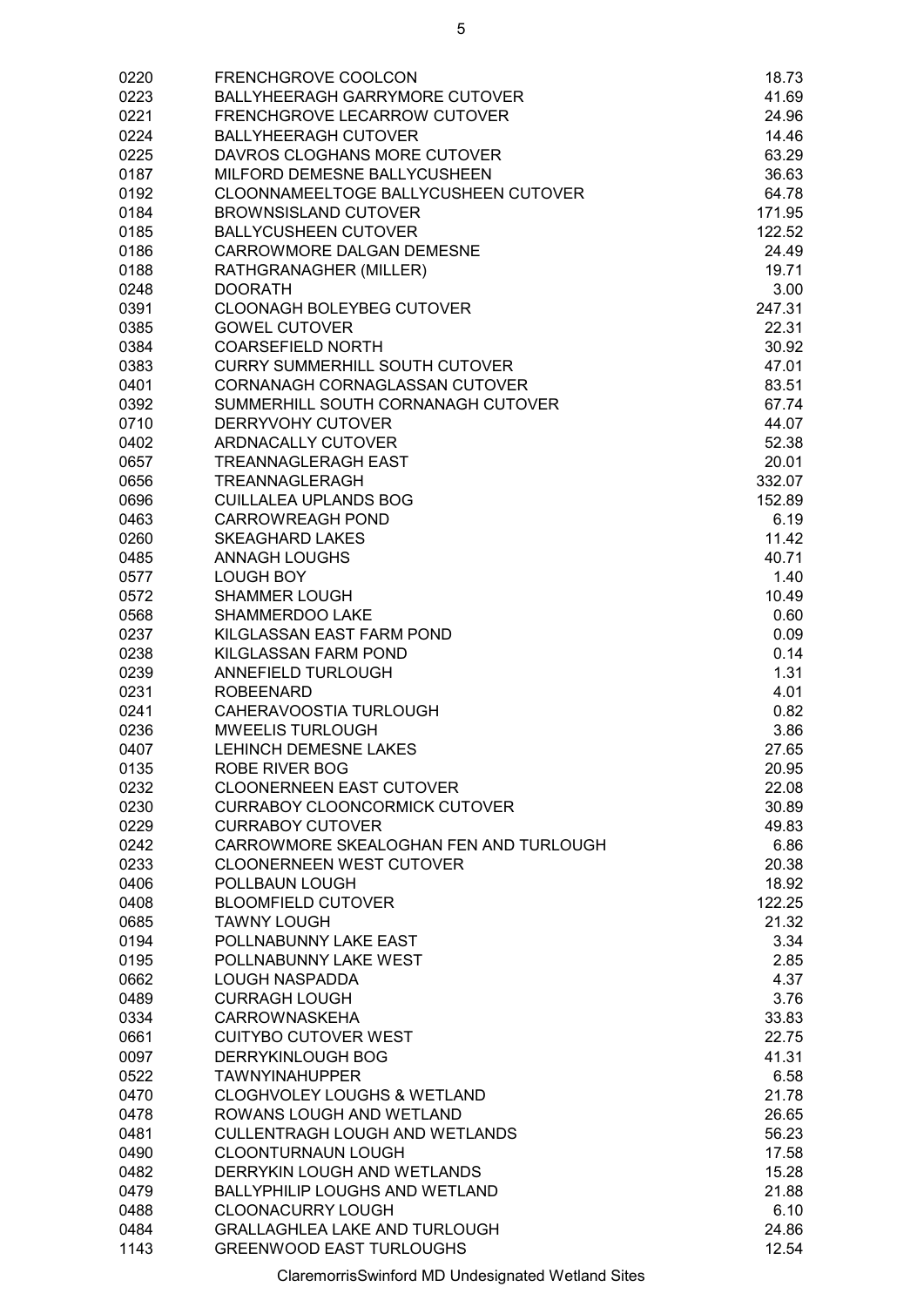| 0210 | <b>CASTLEREAGH FARM PONDS</b>              | 0.10   |
|------|--------------------------------------------|--------|
| 0325 | <b>CRANTAHAR NORTH</b>                     | 18.16  |
| 0327 | <b>KNOCKATOBER PONDS</b>                   | 1.11   |
| 0326 | <b>BOLINREE PONDS</b>                      | 0.60   |
| 0666 | <b>CORDARRAGH CUTOVER</b>                  | 26.59  |
| 0669 | CARROWREAGH BOG COMPLEX                    | 175.97 |
| 0218 | KILLEENREVAGH                              | 9.80   |
| 0312 | ROCKFIELD FARM POND                        | 3.58   |
| 0215 | KILLEEN WET WOODLAND                       | 46.89  |
| 0240 | THOMASTOWN POND                            | 0.29   |
| 0247 | <b>THOMASTOWN TURLOUGH</b>                 | 13.56  |
| 0265 | <b>LEO LAKE EAST</b>                       | 55.80  |
| 0295 | <b>CARRICKMACANTIRE</b>                    | 10.41  |
| 0559 | TREANCALLY OR HAGFIELD FARM PONDS          | 1.55   |
| 1145 | <b>CREGDUFF CARROWTURLY TURLOUGHS</b>      | 15.58  |
| 1135 | FRENCHBROOK SOUTH TURLOUGH                 | 3.85   |
| 0191 | <b>KILKEERAN</b>                           | 13.24  |
| 1133 | KILKEERAN TURLOUGH                         | 1.45   |
| 1139 | TURLOUGHAGURKALL (FRENCHBROOK NORTH)       | 21.40  |
| 0189 | COOLLISDUFF BALLYMARTIN                    | 3.00   |
| 0201 | <b>BALLISNAHYNY LAKE EAST TURLOUGH</b>     | 8.98   |
| 0202 | <b>BALLISNAHYNY LAKE WEST TURLOUGH</b>     | 2.61   |
| 0196 | <b>MOCORHA EAST TURLOUGH</b>               | 1.94   |
| 0203 | POLLBEG TURLOUGH LAKES                     | 11.26  |
| 0197 | <b>MOCORHA LAKES WEST</b>                  | 4.20   |
| 0198 | CROSS EAST HOUNDSTOWN WETLAND AND TURLOUGH | 27.21  |
| 0200 | COOLAVALLY CARHEENS WETLAND AND TURLOUGH   | 16.72  |
| 0199 | <b>COOLAVALLY EAST WETLANDS</b>            | 22.77  |
| 1134 | <b>DRUMKELLY TURLOUGH</b>                  | 5.64   |
| 0190 | KILDOTIA KILTOGORRA PONDS                  | 5.54   |
|      |                                            |        |
| 0393 | <b>BALLYNAGLEA WETLAND</b>                 | 13.14  |
| 0302 | <b>LUGBOY DEMESNE</b>                      | 2.36   |
| 0562 | <b>BARNALYRA PONDS</b>                     | 35.38  |
| 0558 | TOMBOHOLLA PONDS AND WETLAND               | 2.94   |
| 0556 | STRIPE QUARRY LAKES & WETLAND              | 48.55  |
| 0563 | <b>BARNACAHOGE POND</b>                    | 0.15   |
| 0575 | DRUMMAN LOUGH                              | 10.53  |
| 0640 | <b>NEWPARK SOUTH</b>                       | 5.89   |
| 0641 | KILBRIDE SOUTH LAKES                       | 3.48   |
| 0626 | <b>LOUGH OGIRRA</b>                        | 10.63  |
| 0627 | <b>CREGGABALAGH LOUGHS</b>                 | 12.44  |
| 0622 | <b>AVLOGS LOUGH</b>                        | 0.90   |
| 0621 | <b>LOUGH MUCK</b>                          | 30.19  |
| 0620 | <b>CALLOW LOUGH UPPER</b>                  | 66.36  |
| 0623 | <b>LOUGH AKISTA</b>                        | 4.16   |
| 0768 | <b>FOXFORD POND</b>                        | 0.24   |
| 0769 | DERRYGAURY CUTOVER NORTH                   | 92.51  |
| 0760 | <b>CURRAGH CUTOVER</b>                     | 8.68   |
| 0049 | <b>BALLYCURRIN FEN</b>                     | 2.08   |
| 0205 | <b>CORDROON WETLAND</b>                    | 12.24  |
| 0204 | <b>BALLYMACGIBBON SOUTH BOG</b>            | 22.42  |
| 0206 | <b>LACKAFINNA</b>                          | 5.89   |
| 1151 | <b>BALLINDINE NORTH TURLOUGH</b>           | 6.22   |
| 0261 | <b>LECARROW WETLAND</b>                    | 5.81   |
| 0271 | HAZELHILL WOODLAND                         | 4.98   |
| 0549 | <b>CUILMORE LAKE</b>                       | 2.10   |
| 0550 | MULLENMADOGE POND                          | 0.20   |
| 0048 | LOUGH NASKEA (MAYO)                        | 75.19  |
| 0616 | <b>CARROWNEDEN LAKE</b>                    | 0.74   |
| 0310 | <b>DERRY LOUGH</b>                         | 26.39  |
| 0280 | CLOONFAUGHNA LAKE                          | 1.50   |
| 0286 | CUILTYCREAGHAN KEEBAGH CUTOVER             | 13.89  |